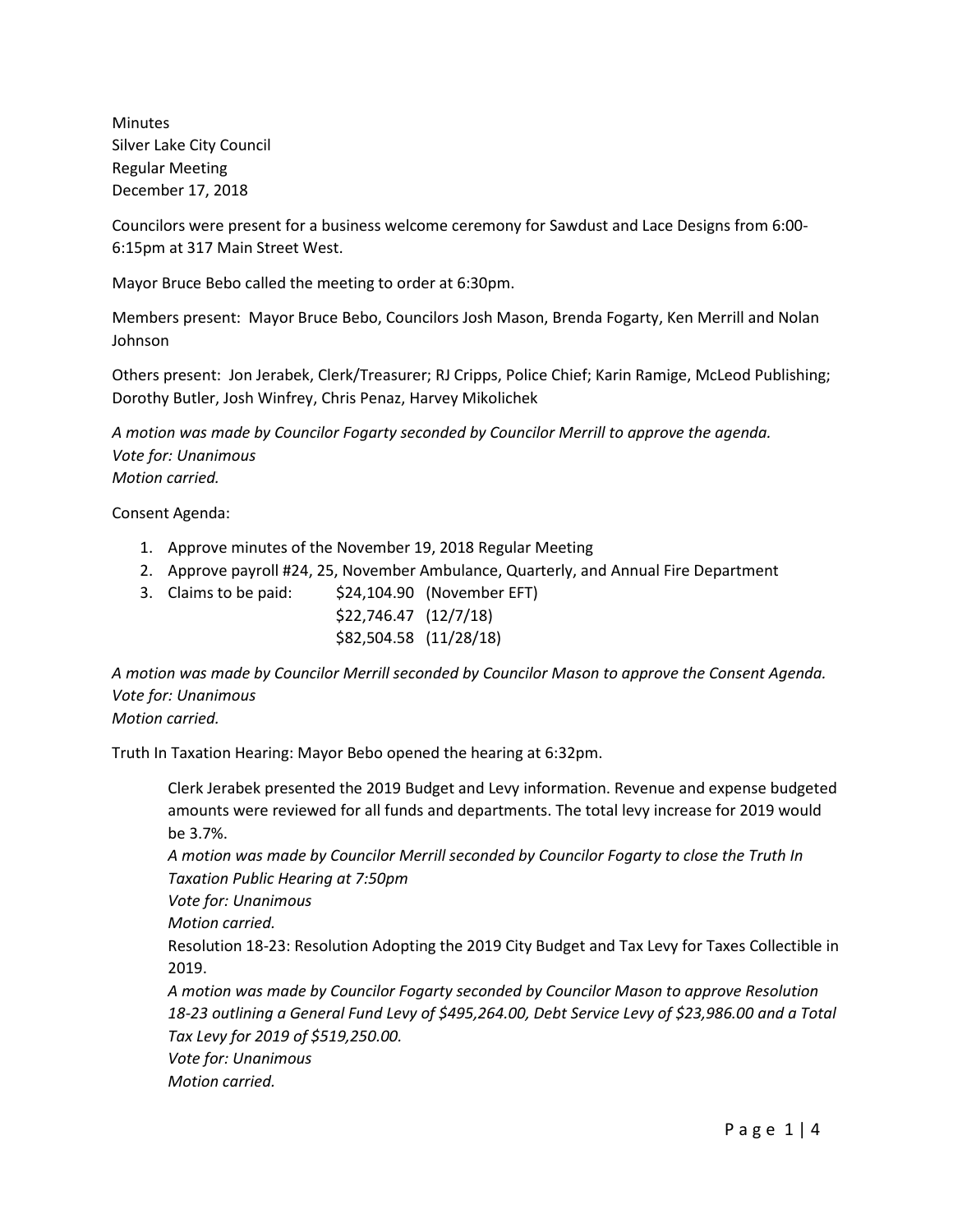Old Business:

1. Ordinance 93: An Ordinance Amending Chapter 9 Sections 6, 8 and 10 of the Silver Lake Municipal Code Regarding Traffic, Parking, Motor Vehicles and Snow Removal Area. Councilor Johnson stated concerns of safety and signage issues on a current one-way street in the City. He stated those issues should be addressed before adding another one-way street. *A motion was made by Councilor Merrill seconded by Councilor Johnson to defer the second reading of Ordinance 93.*

*Vote for: Unanimous Motion carried.*

2. Police Department Space Plan Review. Clerk Jerabek informed the Council of the Building Inspector's determination that an ac/heat unit could not be installed on the east exterior wall due to the proximity to neighboring building. The rest of the plan that was presented at the November regular meeting would be sufficient for the office remodel. Harvey Mikolichek requested that the Council approve the plans to proceed with the remodel with the understanding that the City would not incur any costs and the plans would be permitted and inspected by a licensed inspector.

*A motion was made by Councilor Nolan seconded by Councilor Mason to approve moving forward with the Police Department office remodel with no cost to the City and that all required inspections would be made.* 

*Vote for: Unanimous Motion carried.*

New Business:

1. Resolution 18-22: Resolution Authorizing Year-End Transfers to Various Funds. The Council reviewed the resolution and Clerk Jerabek stated that all transfers were budgeted for 2018 except the \$10,000 transfer from Public Works to the Storm Sewer Fund. The money was originally budgeted for Storm Sewer repairs.

*A motion was made by Councilor Fogarty seconded by Councilor Johnson to approve Resolution 18-22 outlining total transfers of \$185,535.00 for 2018. Vote for: Unanimous* 

*Motion carried.*

2. Resolution 18-24: Resolution Adopting the McLeod County Emergency Operations Plan. McLeod County reviews their plan yearly and updates it as necessary. The City would still be able to specify specific locations and appoint a Civil Defense Director/Emergency Response Coordinator. *A motion was made by Councilor Fogarty seconded by Councilor Merrill to approve Resolution 18-24 adopting the McLeod County Emergency Operations Plan. Vote for: Unanimous Motion carried.*

Department Business:

1. Public Works (PW) – Councilor Johnson reported the following: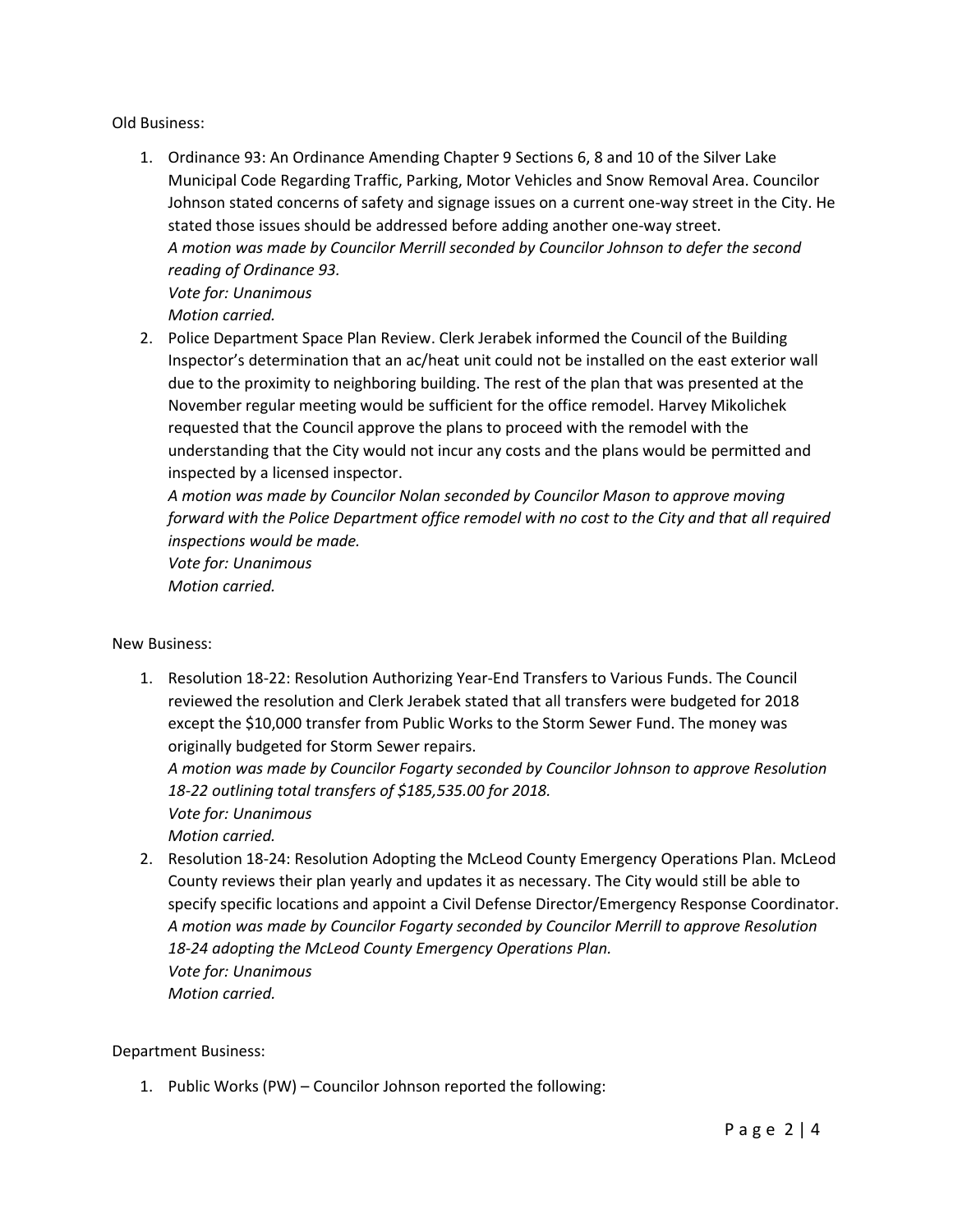- a. Sidewalk snow removal letters were sent to property owners.
- b. Snow Bird Policy was reviewed with tow agency.
- c. SEH has been working on legal description for ditch easement. City Attorney will draft and sent easement when completed.
- d. The skating rink flooding will begin when the weather cooperates.
- 2. Public Safety Councilor Mason and Police Chief Cripps reported the following:
	- a. Request to approve Fire Department and Ambulance officer positions for 2019. *A motion was made by Councilor Mason seconded by Councilor Johnson to approve all Fire Department and Ambulance Department officer positions for 2019 as requested. Vote for: Unanimous Motion carried.*
	- b. Phone scams have been an issue in the City. The Police Department has been trying to inform the public on the problem.
	- c. Waste Management was contacted to inform them that drivers have been disobeying traffic laws in the City.
	- d. The year-end crime log was reviewed.
	- e. Snowbird tow and ticketing procedure was discussed.
	- f. Council was updated on 104 Grove Ave S multi-unit occupancy certificate.
- 3. MLS Councilor Merrill reported the following:
	- a. Sales for November were \$42,535.19 with a net profit of \$1,225.77. Sales year-to-date were \$480,732.82 with a net profit of \$12,576.82.
	- b. Request for MLS to stay open until 1:30am on Tuesday, January 1, 2019 for the New Year's Eve Party.

*A motion was made by Councilor Merrill seconded by Councilor Mason to approve for the MLS to remain open until 1:30am on Tuesday, January 1, 2019. Vote for: Unanimous*

*Motion carried.*

- 4. Community Development Councilor Fogarty and Clerk Jerabek reported the following:
	- a. Planning Commission did not meet in November.
	- b. A realtor representing Roosevelt Broadcasting Company inquired whether the City would be interested in purchasing land near the sewer treatment ponds.
	- c. The McLeod County Administrator inquired about the City's interest in obtaining the County shed and property in the City though a possible street turnback.
- 5. Administration Clerk Jerabek reported the following:
	- a. November treasurer's report given.
	- b. The City was awarded a \$10,000 matching grant for new well controls and emergency alarms from the State of MN for source water protection implementation.
	- c. Request to approve 6-month training evaluation for Deputy Clerk Karissa Kurth and wage increase from \$16.27 to \$16.69. *A motion was made by Councilor Johnson seconded by Councilor Fogarty to approve the 6-month review and wage increase for Deputy Clerk Karissa Kurth. Vote for: Unanimous Motion carried.*

Open Discussion: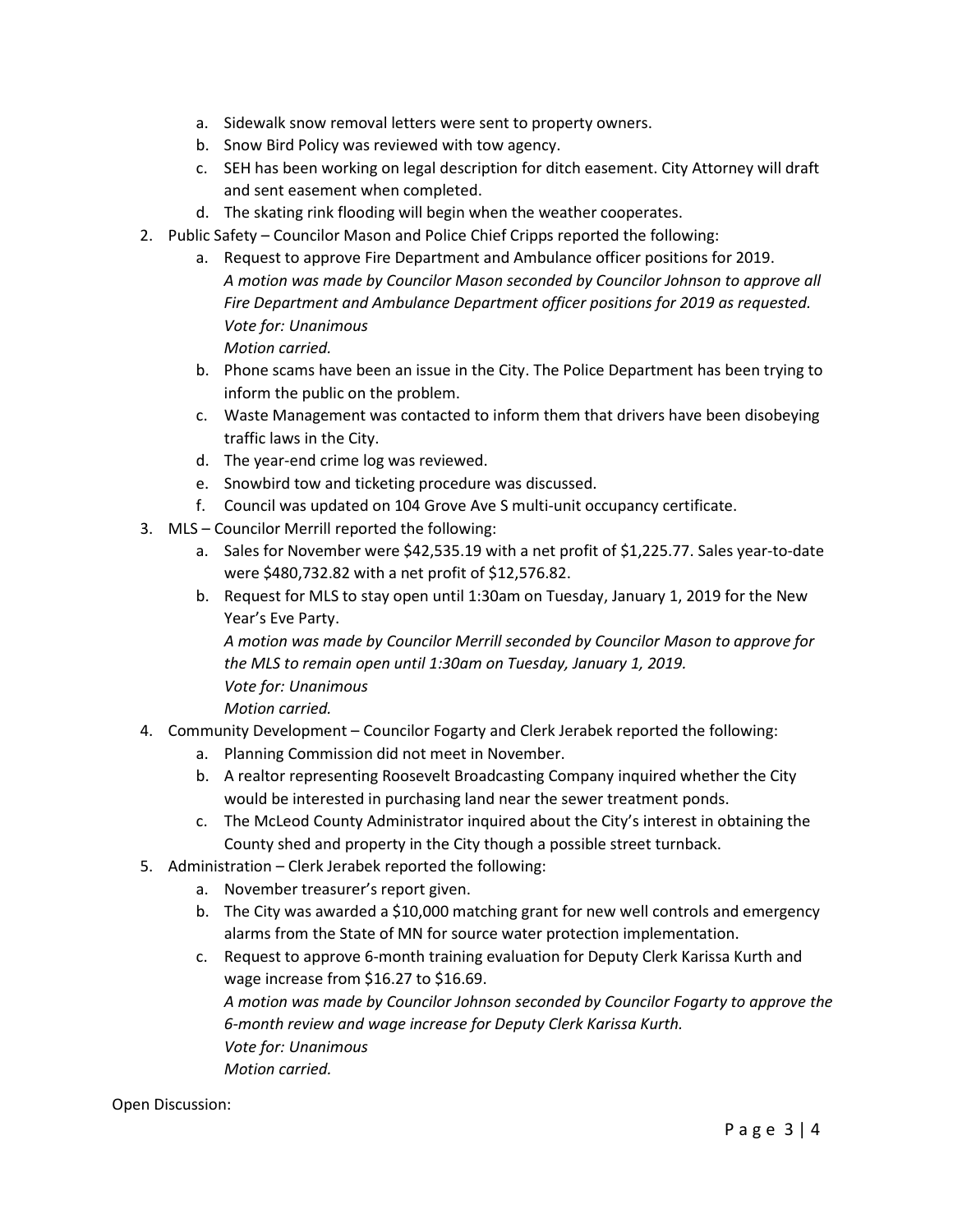- 1. The new Council members will be sworn in at the annual meeting on January 7, 2019.
- 2. Mayor Bebo addressed the Council and those present on the last 18 years of his service to the City and his hopes for the City's future.
- 3. Councilor Merrill made a statement on his gratitude for serving on the City Council.
- 4. Councilor Mason stated it was an honor to serve on the Council and wished the newly elected members well.
- 5. Mayor Bebo and Councilor Mason will be picking up Christmas trees on Saturday, January 5, 2019.

*A motion was made by Councilor Mason seconded by Councilor Merrill to adjourn this regular meeting of the Silver Lake City Council. Vote for: Unanimous Motion carried; meeting adjourned at 9:28PM.*

Seal of the City:

Jon Jerabek, Clerk/Treasurer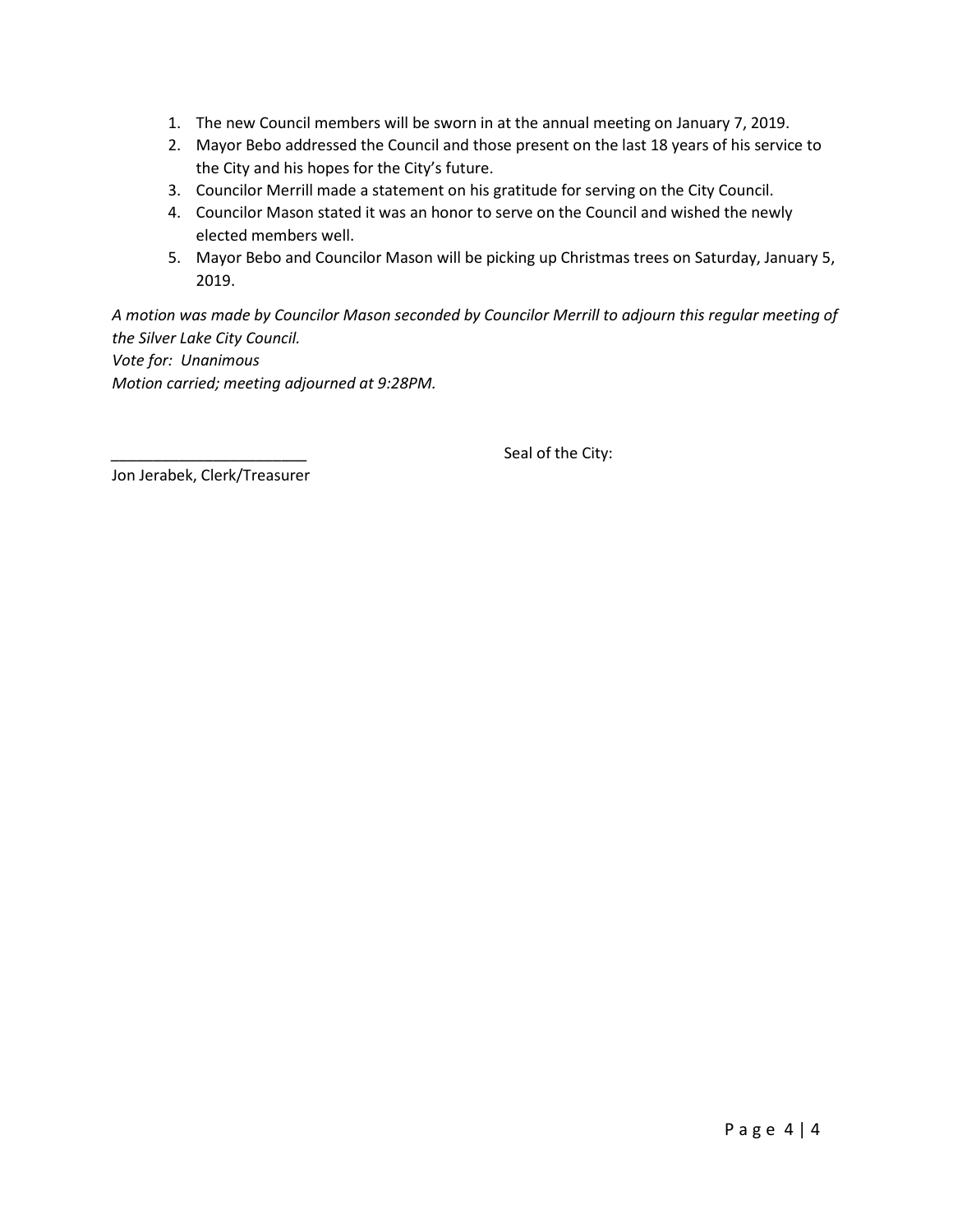### **CITY COUNCIL**

# **CITY OF SILVER LAKE** \_\_\_\_\_\_\_\_\_\_\_\_\_\_\_\_\_\_\_\_\_\_\_\_\_\_\_\_\_\_\_\_\_\_\_\_\_\_\_\_\_\_\_\_\_\_\_\_\_\_\_\_\_\_\_\_\_\_\_\_\_\_\_\_

# **RESOLUTION 18-22: RESOLUTION AUTHORIZING YEAR-END TRANSFERS TO VARIOUS FUNDS**

**WHEREAS**, the City of Silver Lake recognizes the need to plan for future expenditures and improvements; and

**WHEREAS**, the City has budgeted various transfers among funds as part of the capital improvement process designed to reserve monies for these expenses and improvements.

**THEREFORE BE IT RESOLVED**, by the Council of the City of Silver Lake, McLeod County, Minnesota, that the following transfers be completed:

| <b>Transfer From</b>   | Transfer To              | Amount       |
|------------------------|--------------------------|--------------|
| 101-42200 (Fire)       | 205-42200 (Fire)         | \$31,000.00  |
| 101-42200 (Fire)       | 801-42200 (Fire Trust)   | \$5,000.00   |
| 101-42153 (Amb)        | 204-42153 (Amb)          | \$10,000.00  |
| 101-43100 (Streets)    | 404-43100 (PW)           | \$7,000.00   |
| 101-42100 (PD)         | 407-42100 (Squad)        | \$13,000.00  |
| 101-43100 (Streets)    | 411-43100 (Streets Imp.) | \$8,000.00   |
| 101-45181 (Aud.)       | 416-45181 (Aud)          | \$5,000.00   |
| 101-43125 (Snow & Ice) | 404-43100 (PW Equip)     | \$1,500.00   |
| 101-41910 (Comm Dev)   | 803-46500 (EDA)          | \$10,000.00  |
| 101-41910 (Comm Dev)   | 418-46500 (Main St)      | \$35,035.00  |
| 101-43100 (Streets)    | 609-49650 (Storm Sewer)  | \$10,000.00  |
| 610-49750-721 (MLS)    | 101-39206 (General)      | \$10,000.00  |
| 608-49450-723 (Sewer)  | 317-43100 (2013A Bond)   | \$5,000.00   |
| 607-49400-723 (Water)  | 317-43100 (2013A Bond)   | \$35,000.00  |
|                        |                          |              |
| <b>Total Transfers</b> |                          | \$185,535.00 |

Adopted by the Council this 17<sup>th</sup> day of December 2018.

Bruce Bebo, Mayor

Seal of The City:

Jon Jerabek, Clerk/Treasurer

 $\mathcal{L}_\text{max}$  , where  $\mathcal{L}_\text{max}$  , we are the set of the set of the set of the set of the set of the set of the set of the set of the set of the set of the set of the set of the set of the set of the set of the set of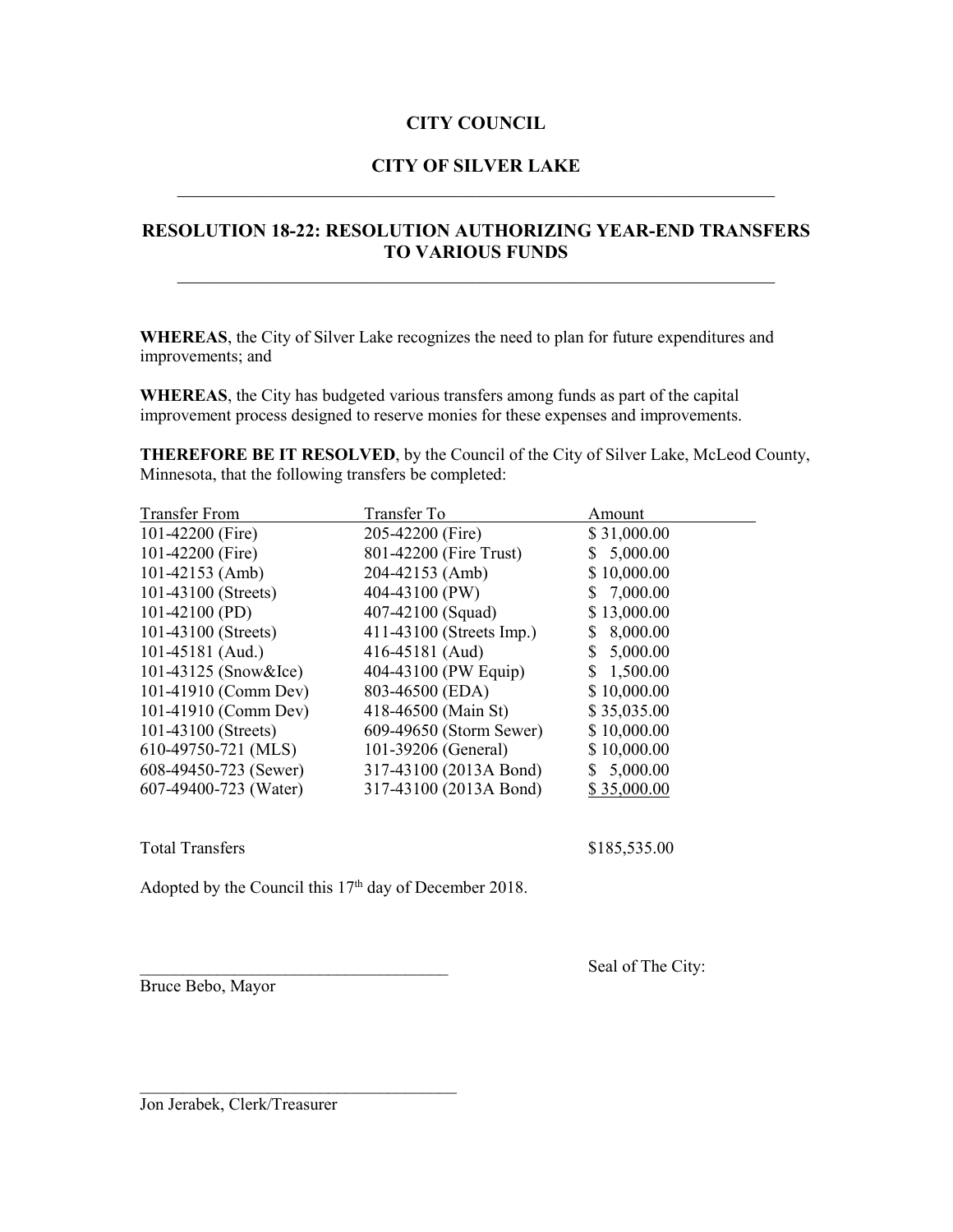# **CITY COUNCIL**

# **CITY OF SILVER LAKE** \_\_\_\_\_\_\_\_\_\_\_\_\_\_\_\_\_\_\_\_\_\_\_\_\_\_\_\_\_\_\_\_\_\_\_\_\_\_\_\_\_\_\_\_\_\_\_\_\_\_\_\_\_\_\_\_\_\_\_\_\_\_\_\_

# **RESOLUTION 18-23: RESOLUTION ADOPTING THE 2019 CITY BUDGET AND TAX LEVY FOR TAXES COLLECTIBLE IN 2019**

\_\_\_\_\_\_\_\_\_\_\_\_\_\_\_\_\_\_\_\_\_\_\_\_\_\_\_\_\_\_\_\_\_\_\_\_\_\_\_\_\_\_\_\_\_\_\_\_\_\_\_\_\_\_\_\_\_\_\_\_\_\_\_\_

**WHEREAS**, the City of Silver Lake has complied with the State of Minnesota's budget and tax levy requirements; and

**WHEREAS**, the City has determined its projected revenues & expenditures for the year 2019 for the following funds:

General Fund Special Revenue Funds Capital Improvement Funds Enterprise Funds

**WHEREAS**, the City has also determined its needs for tax revenues through these procedures.

**THEREFORE BE IT RESOLVED**, by the Council of the City of Silver Lake, McLeod County, Minnesota, that the 2019 City Budget be adopted as presented and the following sum of money be levied for the current year, collectible in 2019, upon the taxable property in the City of Silver Lake:

| General Fund          | \$495,264.00 |
|-----------------------|--------------|
| GO Bond Fund 2013A    | \$23,986.00  |
| <b>Total Tax Levy</b> | \$519,250.00 |

**BE IT FURTHER RESOLVED**, that the City Clerk/Treasurer is hereby instructed to transmit a copy of this resolution to the County Auditor of McLeod County, Minnesota.

Adopted by the Council this 17<sup>th</sup> day of December 2018.

 $\mathcal{L}_\text{max}$  , where  $\mathcal{L}_\text{max}$  , we have the set of  $\mathcal{L}_\text{max}$ 

Bruce Bebo, Mayor

Seal of The City:

Jon Jerabek, Clerk/Treasurer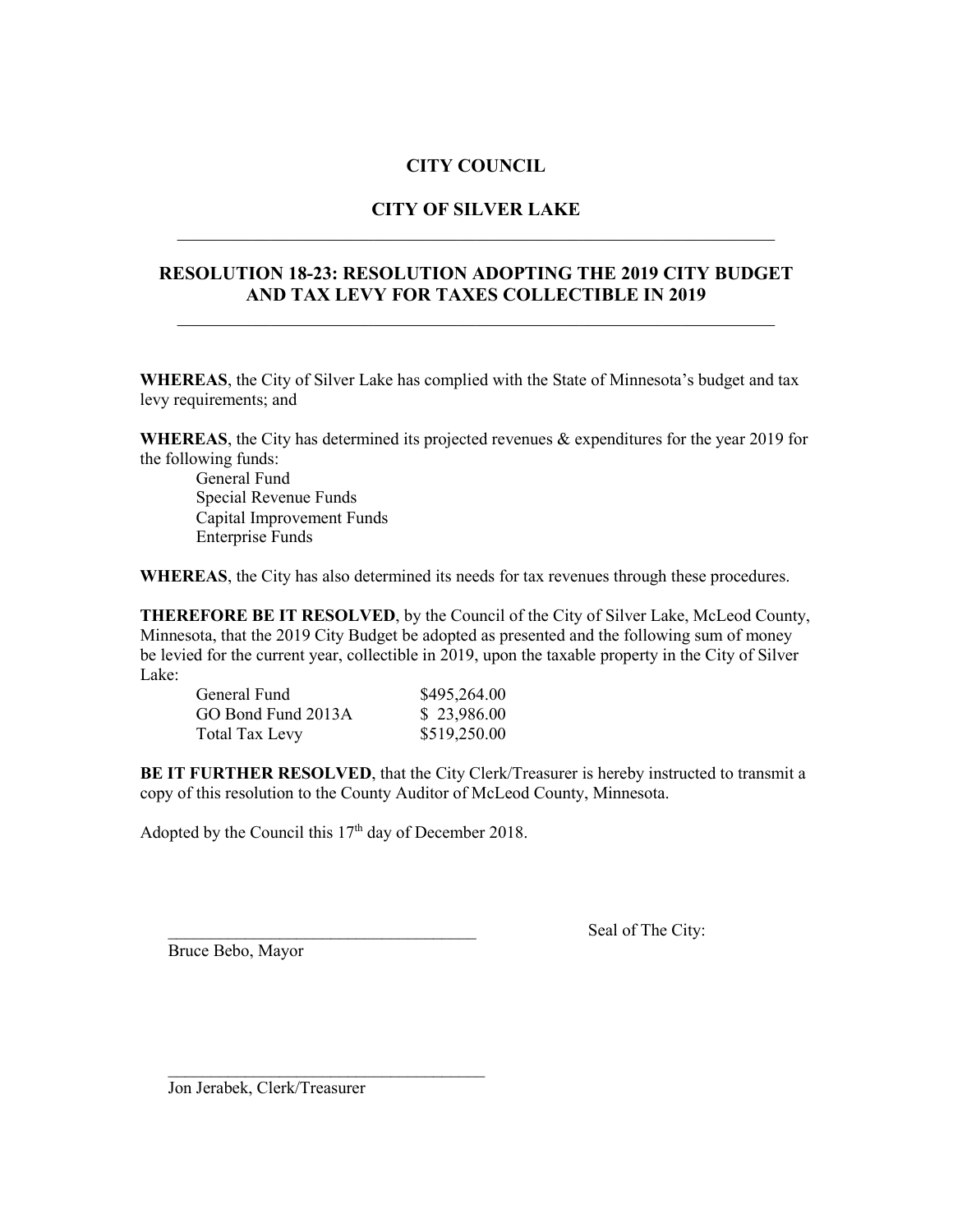#### **CITY COUNCIL**

### **CITY OF SILVER LAKE** \_\_\_\_\_\_\_\_\_\_\_\_\_\_\_\_\_\_\_\_\_\_\_\_\_\_\_\_\_\_\_\_\_\_\_\_\_\_\_\_\_\_\_\_\_\_\_\_\_\_\_\_\_\_\_\_\_\_\_\_\_\_\_\_

### **RESOLUTION 18-24: RESOLUTION ADOPTING THE MCLEOD COUNTY EMERGENCY OPERATIONS PLAN**

**WHEREAS,** Chapter 12 of Minnesota Statutes and the Robert T. Stafford Act, and the Superfund Amendments and Reauthorization Act of 1986 require all counties and incorporated municipalities to develop and adopt plans for preparing for, responding to, recovering from, and mitigating the effects of emergencies and disasters; and

**WHEREAS,** such plans are required to address all hazards and must meet the specific planning items outlined in the most current version of the MNWALK; and

**WHEREAS,** such plans must be well integrated and coordinated to account for the fact that emergencies in one jurisdiction may have an impact on other nearby jurisdictions; and

**WHEREAS,** the plan must include an implementation and maintenance process including plan updates, integration of the plan into other planning documents and how the County will activate and coordinate activities with the affected jurisdictions; and

**WHEREAS,** McLeod County Emergency Management has indicated its willingness to coordinate these efforts should the municipality so desire; and

**WHEREAS,** the plan will be shared with all municipalities, the County Board of Commissioners and the State of Minnesota Department of Public Safety, Division of Homeland Security and Emergency Management for coordination; and

**WHEREAS,** the above reasons make it desirable for the county to utilize common planning and response elements designed to integrate our emergency preparedness, response, recovery, and mitigation efforts; and

**WHEREAS,** such indication is a requirement of the National Incident Management System (NIMS) and the National Response Plan which is the template for all jurisdictions in the United States; and

**WHEREAS,** this Countywide Emergency Operations Plan has been certified as meeting or exceeding all standards for emergency planning by the State of Minnesota Department of Public Safety, Division of Homeland Security and Emergency Management for McLeod County and for any jurisdiction within McLeod County that chooses to adopt this plan as their municipal Emergency Operations Plan; and

**WHEREAS,** this resolution does not preclude the city from preparing its own plan in the future should it desire to do so.

**NOW THEREFORE BE IT RESOLVED,** that City of Silver Lake supports the county-wide all-hazard Emergency Operations Plan development effort, and,

**BE IT FURTHER RESOLVED,** that the City of Silver Lake hereby adopts this Countywide Emergency Operations Plan as the Emergency Operations Plan for the city, and,